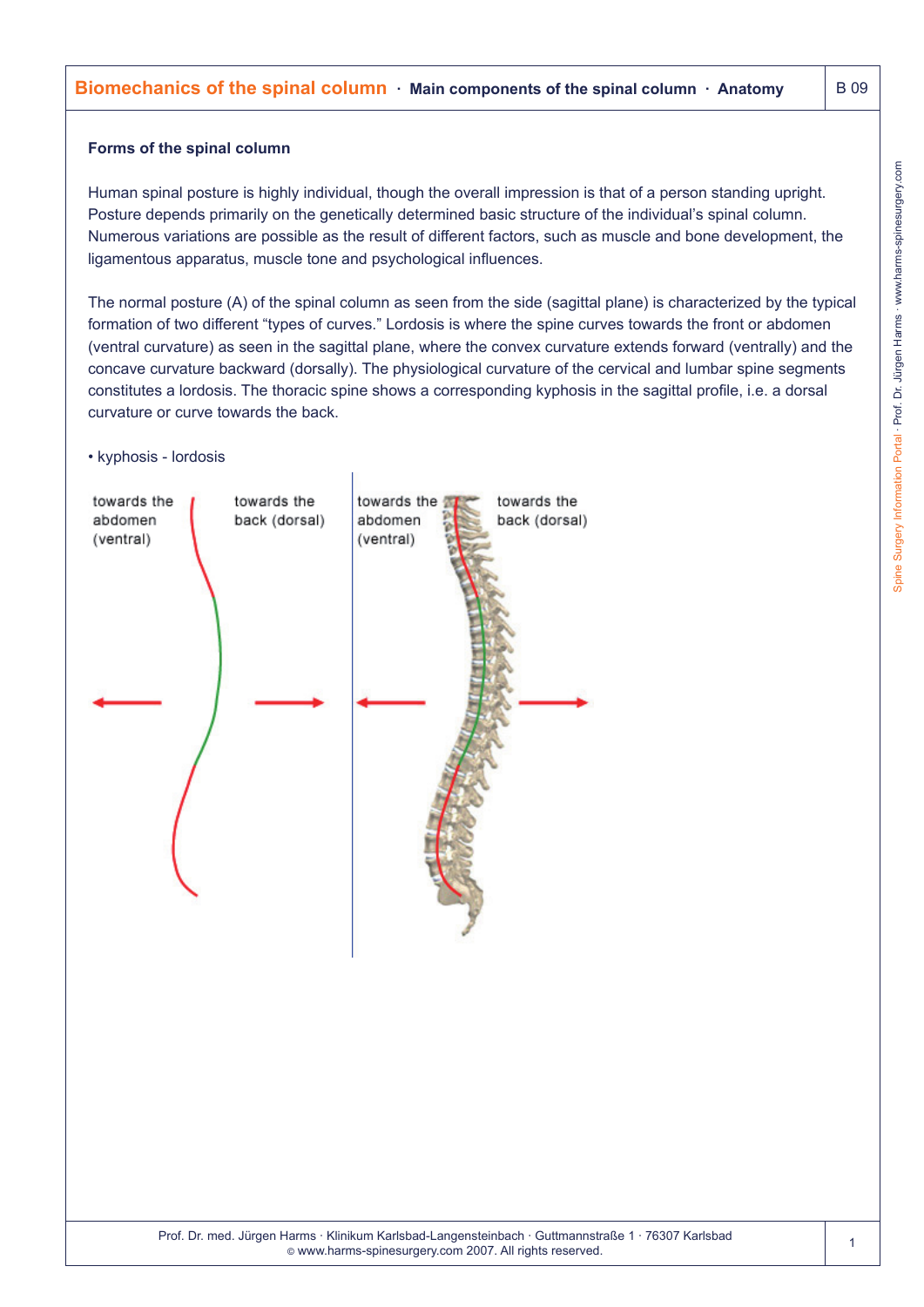

The lordotic curved back (B) is characterized by a more pronounced curvature in both thoracic kyphosis and lumbar lordosis, causing the pelvis to incline forward, the abdomen to bulge and the thorax to appear flattened. The humpback (C) is characterized by a highly pronounced thoracic kyphosis, whereby the curvature of the thoracic spine may extend all the way down to the lumbar spine.

The flat back (D) is characterized by a pronounced flattening of the kyphotic and lordotic curves.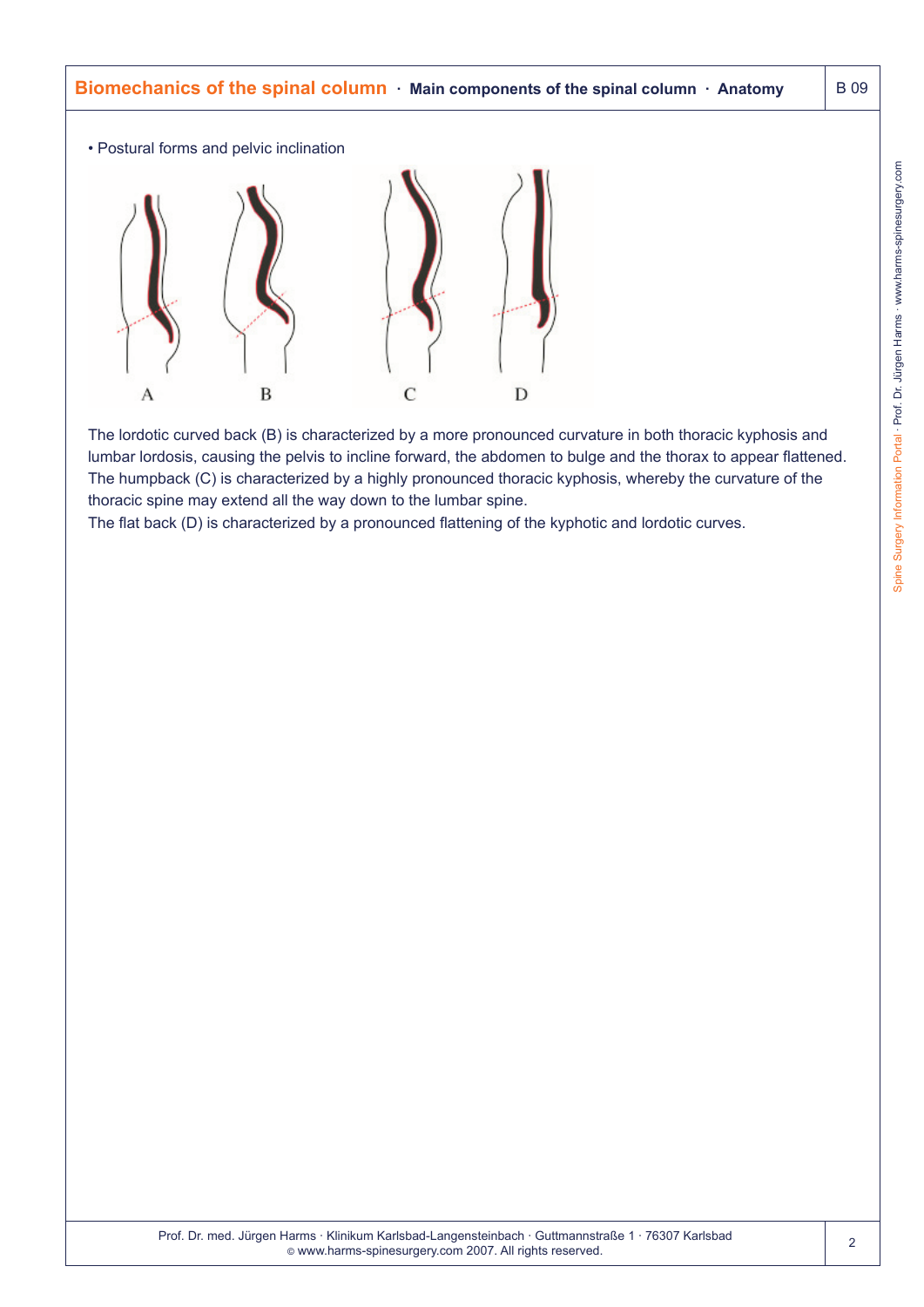The spinal column performs a variety of mechanical functions, the most important of which are the absorption, dampening, and transmission of pressure and impact loads as well as the absorption and delimitation of movements.

The smallest functional element of the spinal column is also known as a mobile segment.

A mobile segment consists of two neighboring vertebrae, the intervertebral disc between then, the facet joints and the ligamentous apparatus.

The intervertebral disc is fused to the base and upper plates of the vertebra and the anterior longitudinal ligament, so that it imparts stability to the spinal column. The deformability of the spongy center of the disc gives the mobile segment a measure of elasticity and freedom of movement. The intervertebral disc and ligamentous apparatus are in functional balance, known as discoligamentous stability.

The intervertebral, or facet, joints function in this model as the center of rotation between the vertebral bodies as the ventral column and the dorsal column with the transverse and spinous processes, ligamentous apparatus and deep muscles of the back.

As the spinal column ages, this sensitive system of spinal column balance may develop serious imbalances, which may in turn result in a variety of degenerative spinal column diseases.

• A mobile segment acc. to Junghanns, the smallest unit of the spinal column.



### **Biomechanics of the spinal column segments**

Taken as a whole, the spinal column is a system that elastically absorbs the deforming forces applied to it. In the field of biomechanics, deformation is the term used to describe spatial changes in body structures due to applied forces. Elasticity is defined as the ability of a structure to reverse such a deformation without any outside help.

The following illustration shows the main geometric terms used to describe the planes of the body and directions of motion.

The following planes and directions are defined when referring to the body:

- · Frontal plane, conceived as dividing the human body into front and back halves
- · Sagittal plane, conceived as dividing the body into left and right halves
- · Transverse (cross-sectional) plane, conceived as a division into upper and lower parts, frequently called the horizontal plane.
- · Lateral: towards the side (right or left)
- · Ventral: towards the front or abdomen
- · Dorsal: towards the rear or back
- · Cranial: towards the top or head
- · Caudal: towards the tail end or feet

Prof. Dr. med. Jürgen Harms · Klinikum Karlsbad-Langensteinbach · Guttmannstraße 1 · 76307 Karlsbad © www.harms-spinesurgery.com 2007. All rights reserved.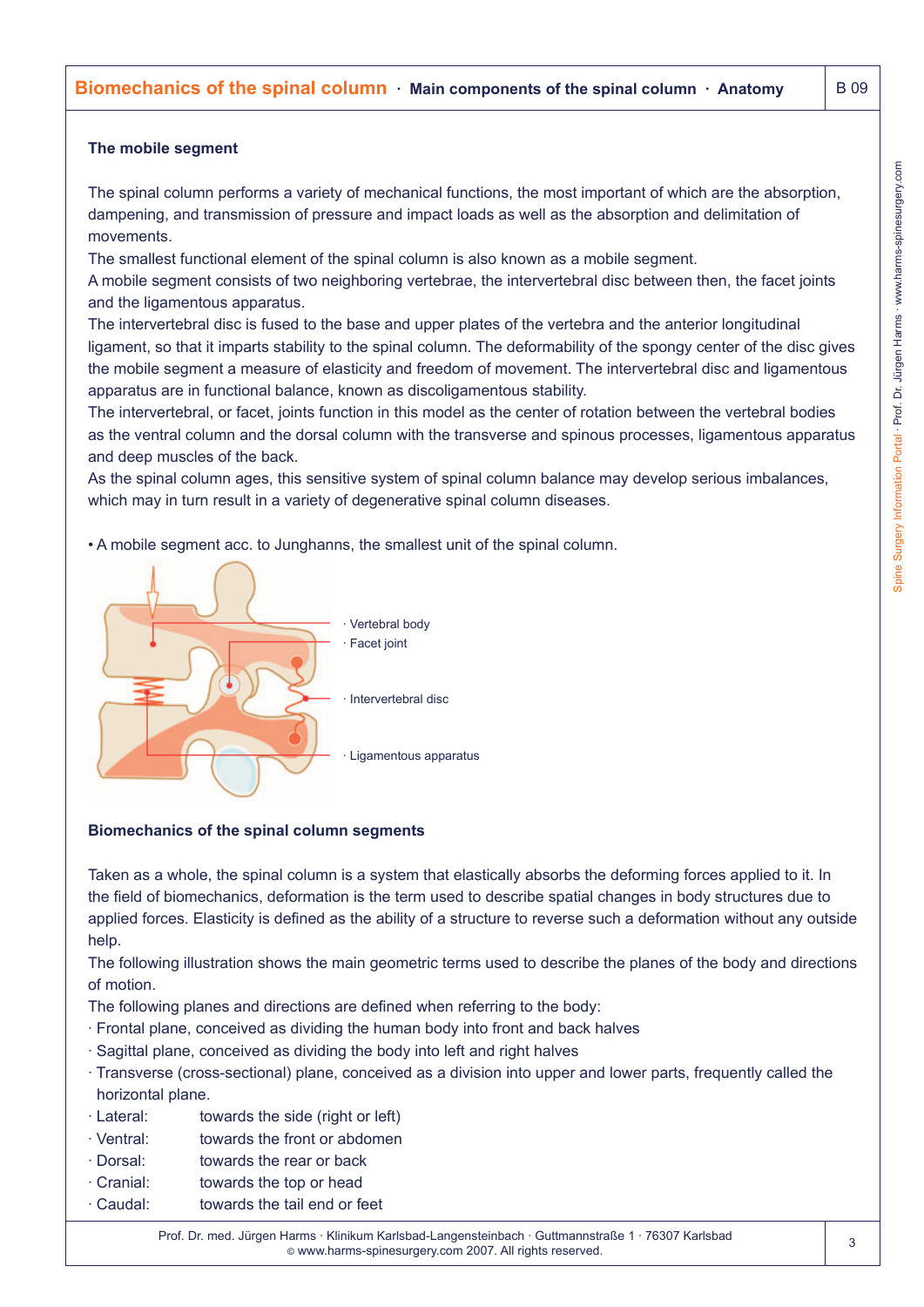

12 three-dimensional directions of movement are possible in a mobile segment within the planes of the body. They are as follows:

- · Tension and compression
- · Lateral shift to right or left
- · Sagittal shift to front or back
- · Flexion and extension
- · Torsion (rotation) to the right or left
- · Lateral inclination to the right or left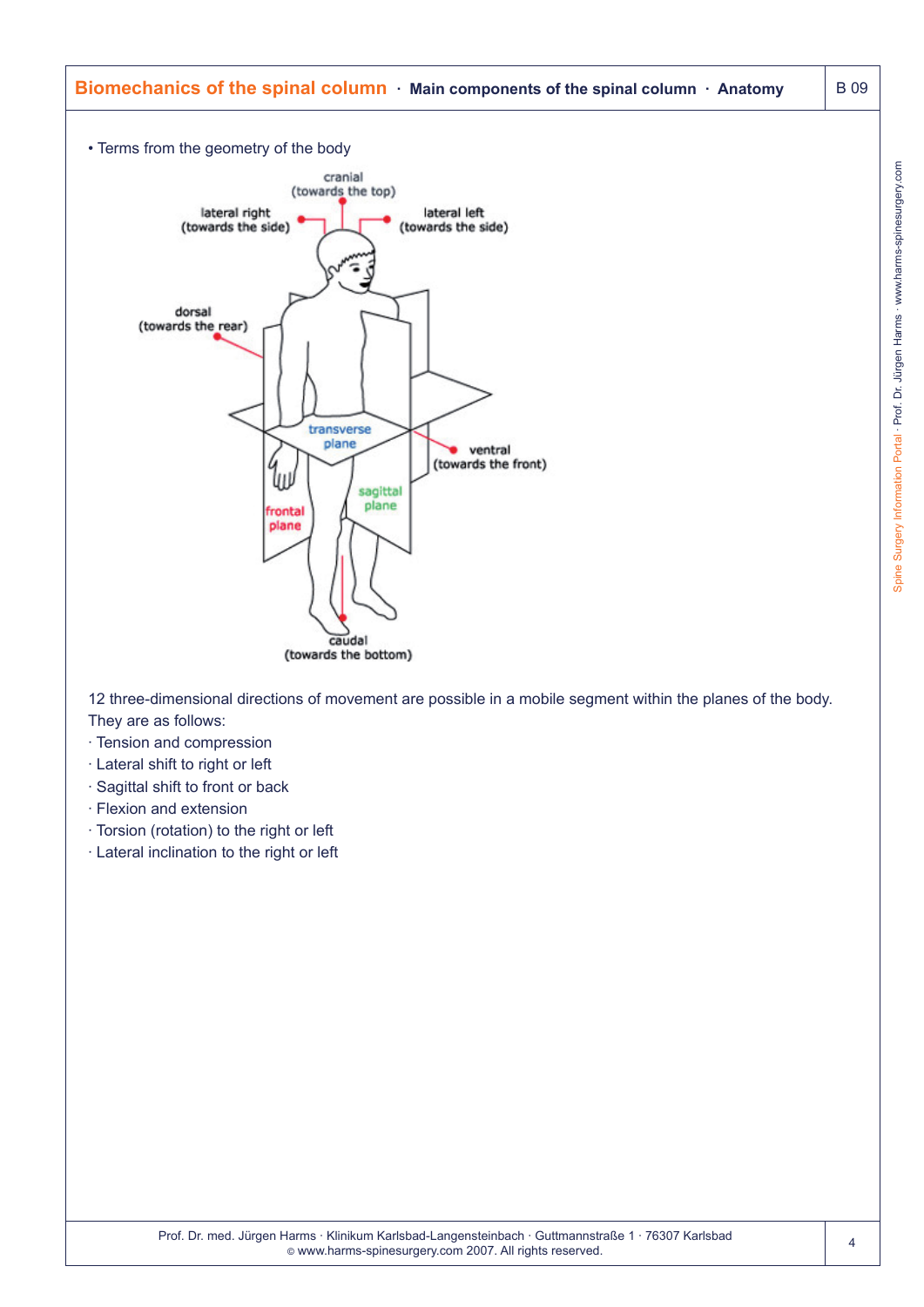In this model, flexion and extension are realized in the X axis, lateral inclination in the Z axis and lateral rotation in the Y axis.

• Forces and movements of the mobile segment in three-dimensional space acc. to White et al.1990



The load bearing capacity, elasticity, flexibility and freedom of movement of the spinal column segments presuppose intact and healthy mobile segments including the vertebral body, intervertebral disc, facet joints, ligamentous apparatus and deep autochthonous back muscles.

Within this complex interplay of individual elements, the back muscles play an active role in the so-called "tension band" system that can be understood as a complex system of tensed belts that make it possible for humans to walk upright. Disturbances of this complex harmony in the interplay of the individual components, for example caused by the aging process with attendant wear of the spinal column, can lead to significant changes in a mobile segment, which can then potentially lead to number of degenerative spinal column diseases.